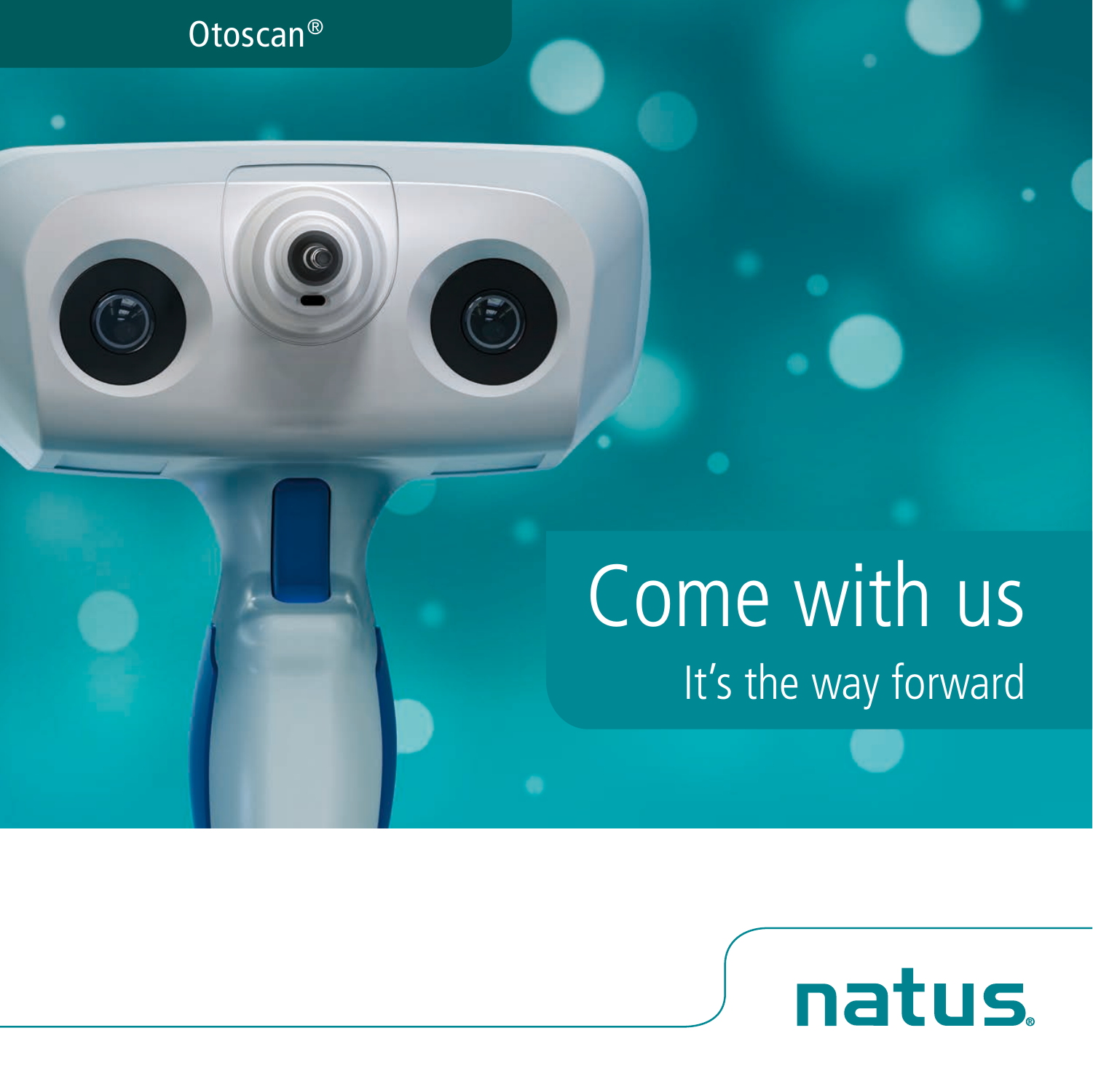# Meet Otoscan

3D digital ear scanning solution from Natus

Separate de la Califaction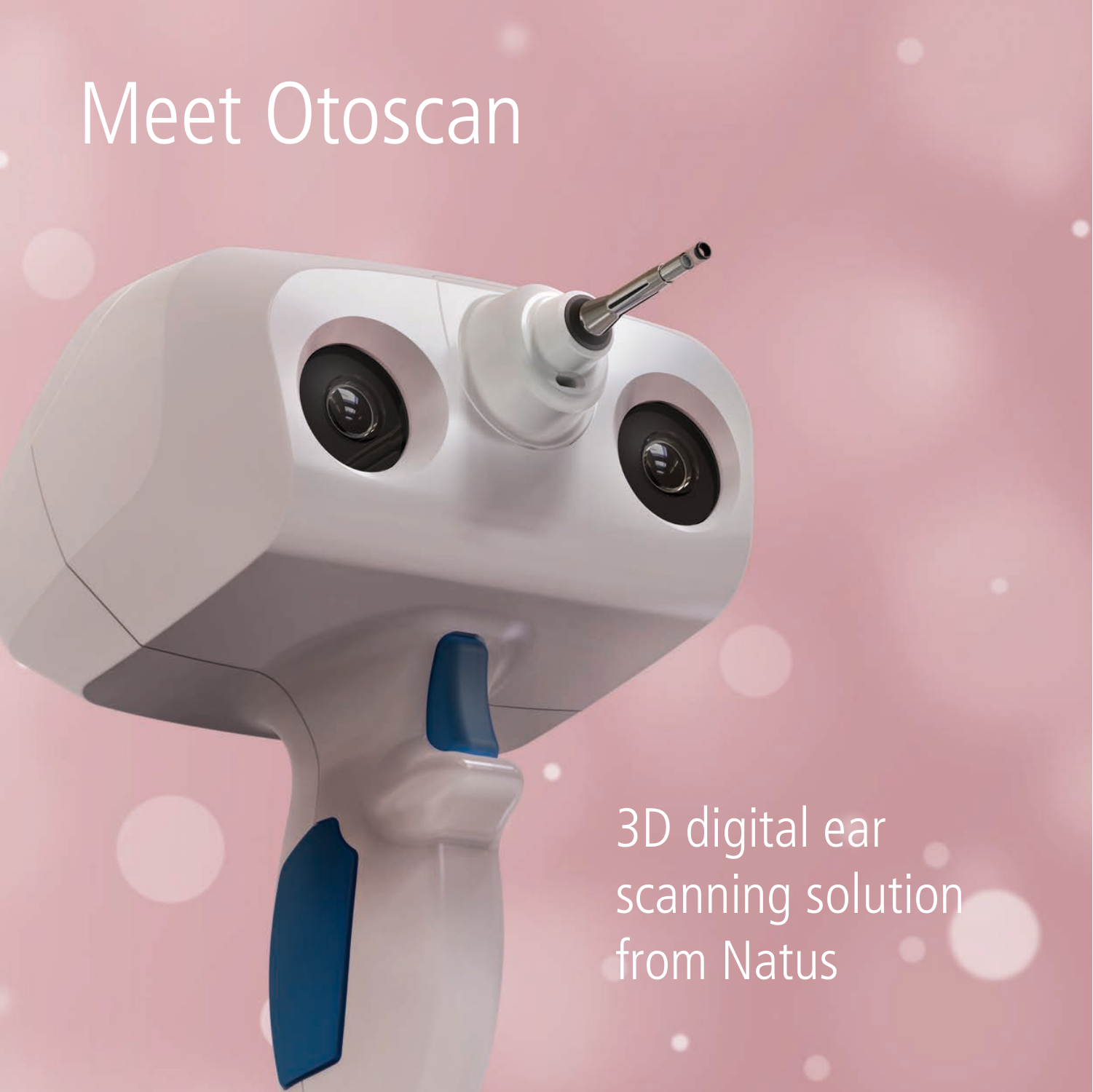### Attract more patients

Please more patients

#### Streamline processes

Otoscan® is the future of hearing care counseling and transforms the way you provide hearing care. Otoscan gives you powerful new ways to attract and engage new and returning patients as soon as they walk into your clinic. Otoscan helps you keep your patients satisfied – by delivering personalized counseling and solutions in an efficient way.

Otoscan is brought to you by Natus – the industry leader in hearing care for more than 50 years.

Come with us to the future of hearing care – with Otoscan. It's the way forward.

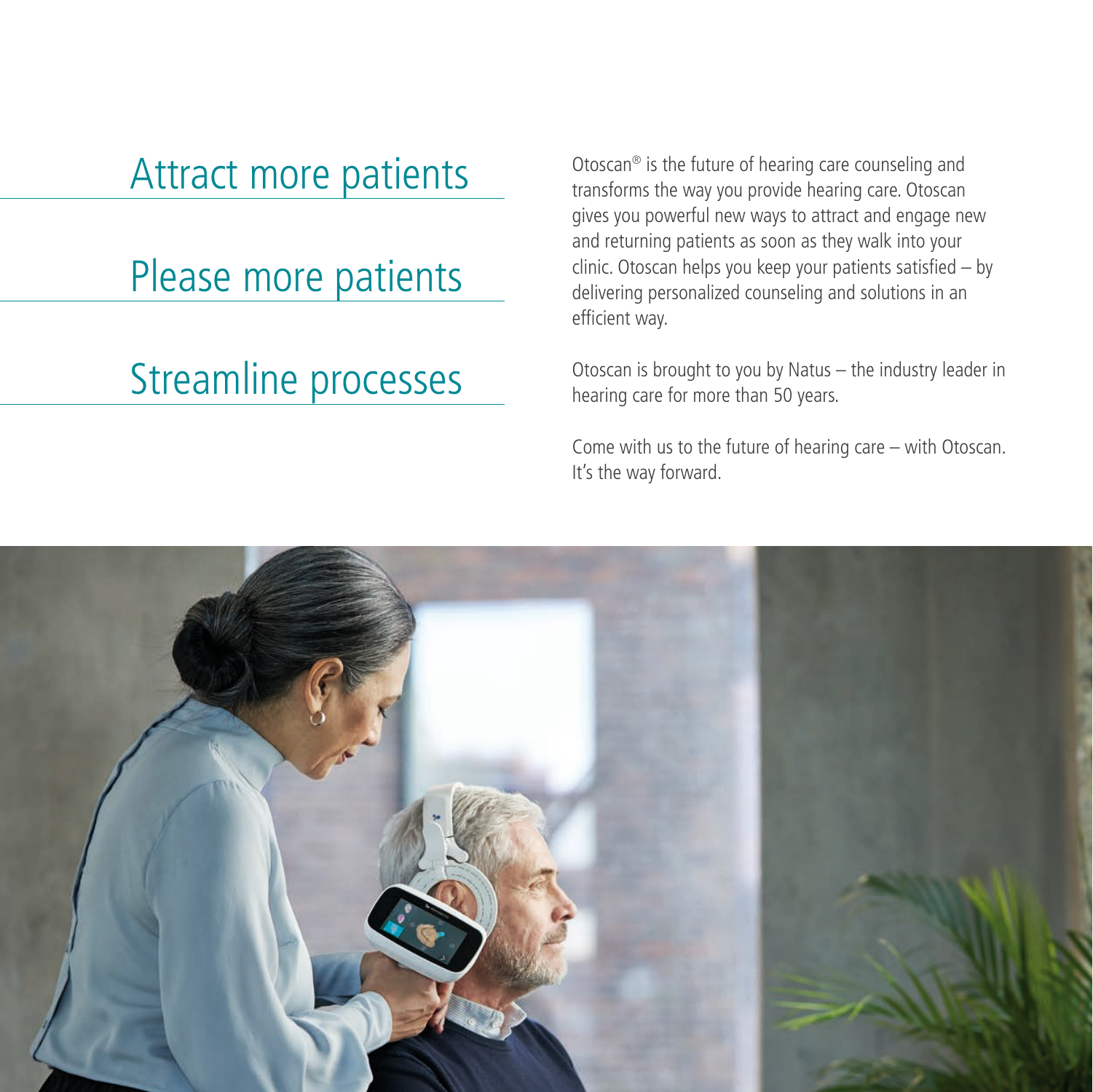## Wow, look what they can do!

### Attract more patients

Otoscan® helps you create awareness, interest and excitement around your clinic with the latest technology within hearing care counseling. Otoscan is the first 3D ear scanning solution developed by hearing care professionals for clinicians just like you. Now you can bring the Wow Factor to your clinic and:

- Excite your patients with new digital ear scanning technology
- Reach more patients and grow your referral base through community health care events showcasing the latest innovation within hearing care
- Deliver customized hearing care and differentiate your practice

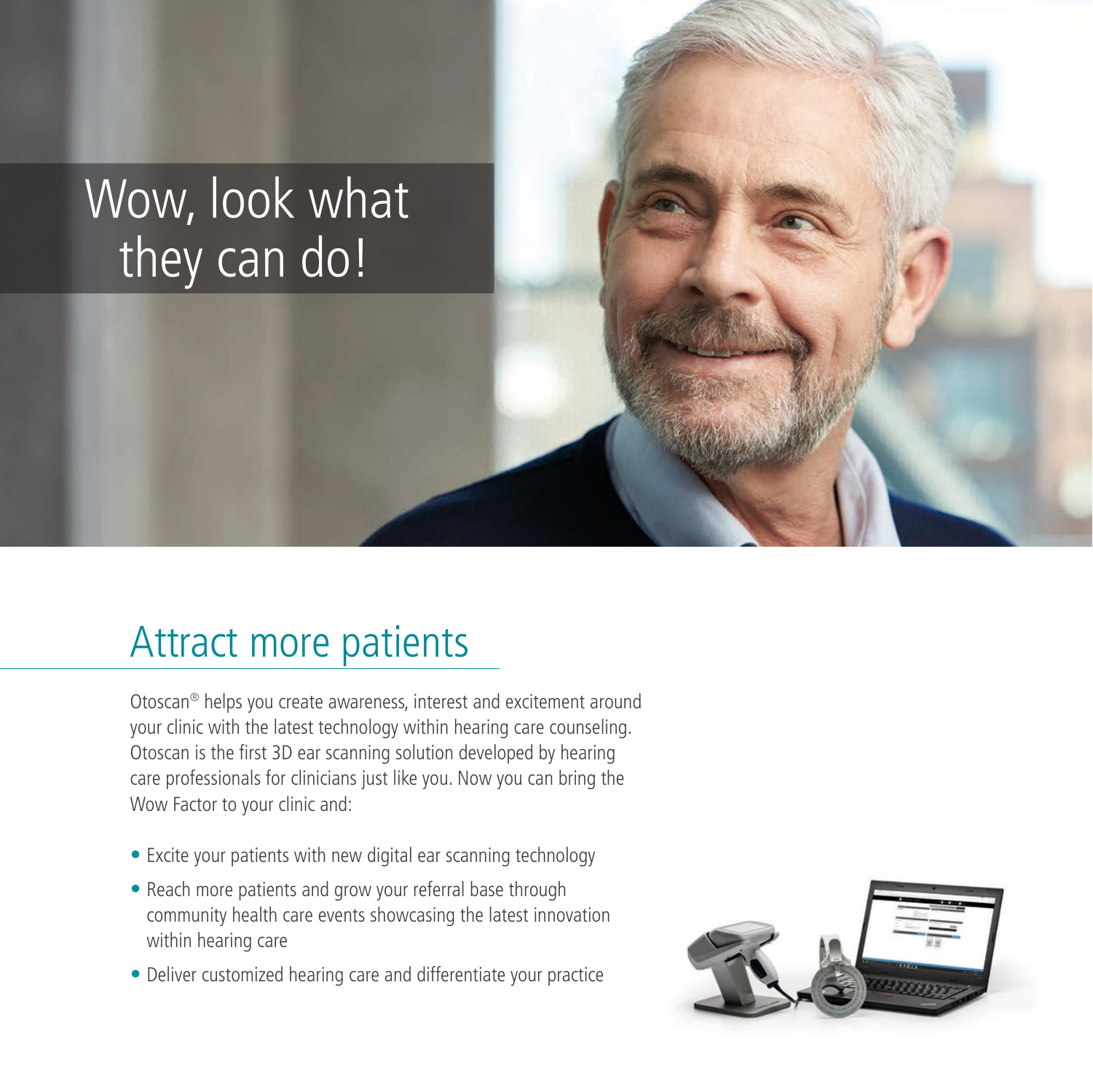### Please more patients

Otoscan gives you more ways to engage with patients and establish stronger patient relationships. With the scanning process, you create a relevant context to begin a dialogue with your patient so you can:

- Establish a strong rapport and personalize the patient's experience in your clinic
- Increase patient loyalty by making their experience memorable
- Help patients answer the question: "Can I get the hearing aid I want?"
- Make a professional impression by being the clinic that provides customized hearing care

## Instant reward for the patient

*"The Otoscan digital image enables us to engage with our patients on a completely new level."* 

**Peter D. Sotiropoulos, Au.D., FAAA,**  Doctor of Audiology Hearing Rehabilitation Center, Kankakee, IL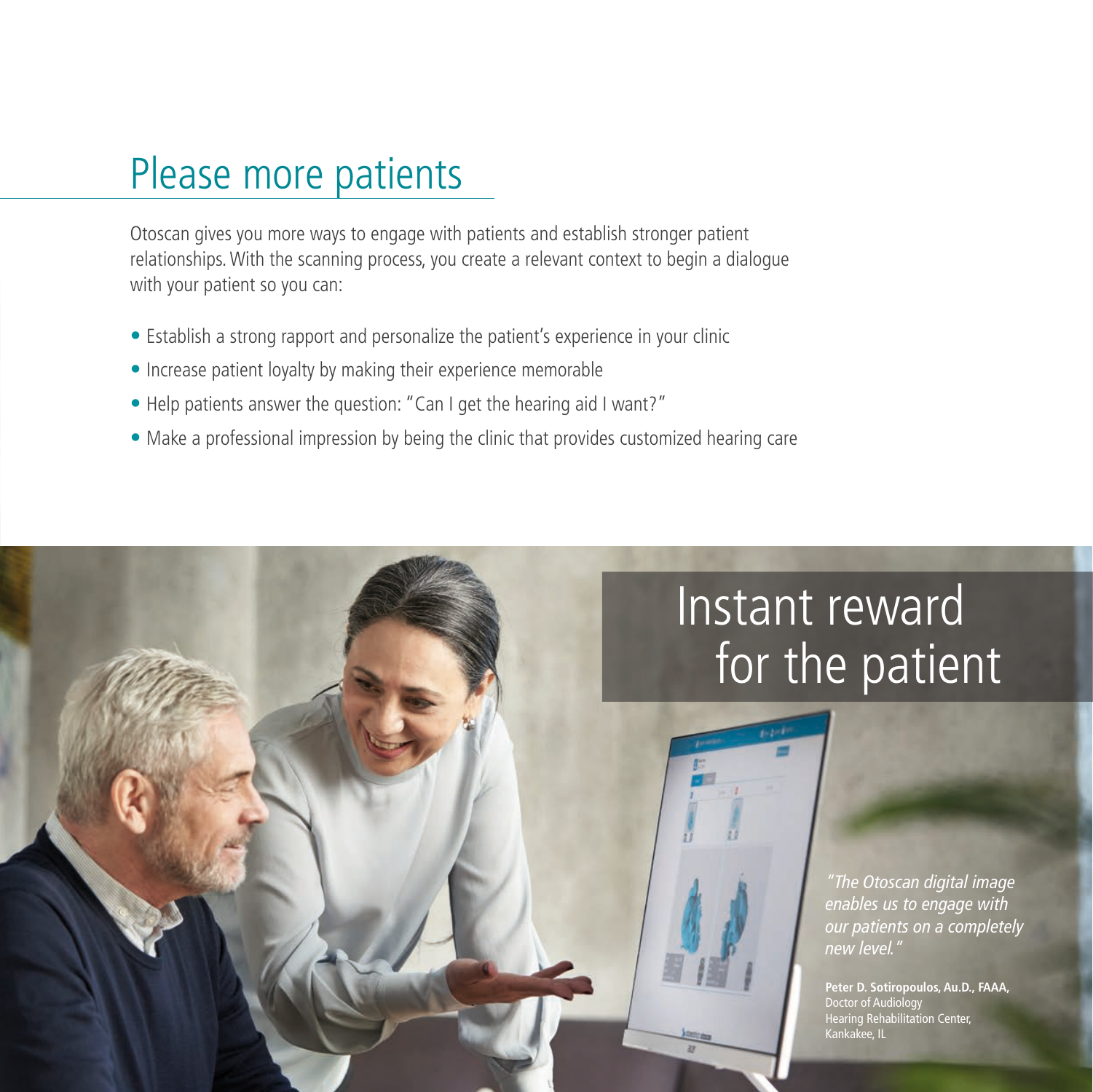## It just works!

*"Our goal is to keep earmold turnaround time to a minimum. Otoscan helps us cut our shipping time and cost by fifty percent. That's a huge time and cost savings for us."* 

**Peter D. Sotiropoulos, Au.D., FAAA,** Doctor of Audiology Hearing Rehabilitation Center, Kankakee, IL

### Streamline processes

Otoscan® helps you deliver customized hearing care in an efficient way. Otoscan streamlines the process of producing custom in-theear pieces such as earmolds and hearing aids. Novel technology transforms images of the ear into 3D digital files that are uploaded to Otocloud®, a cloud service for immediate use in the production of custom products. You can:

- Save time and money on handling earmolds and hearing aids
- Secure digital patient records for easy storage, retrieval and use
- Ensure a better fit and reduce remakes and returns
- Enjoy a cleaner, safer procedure

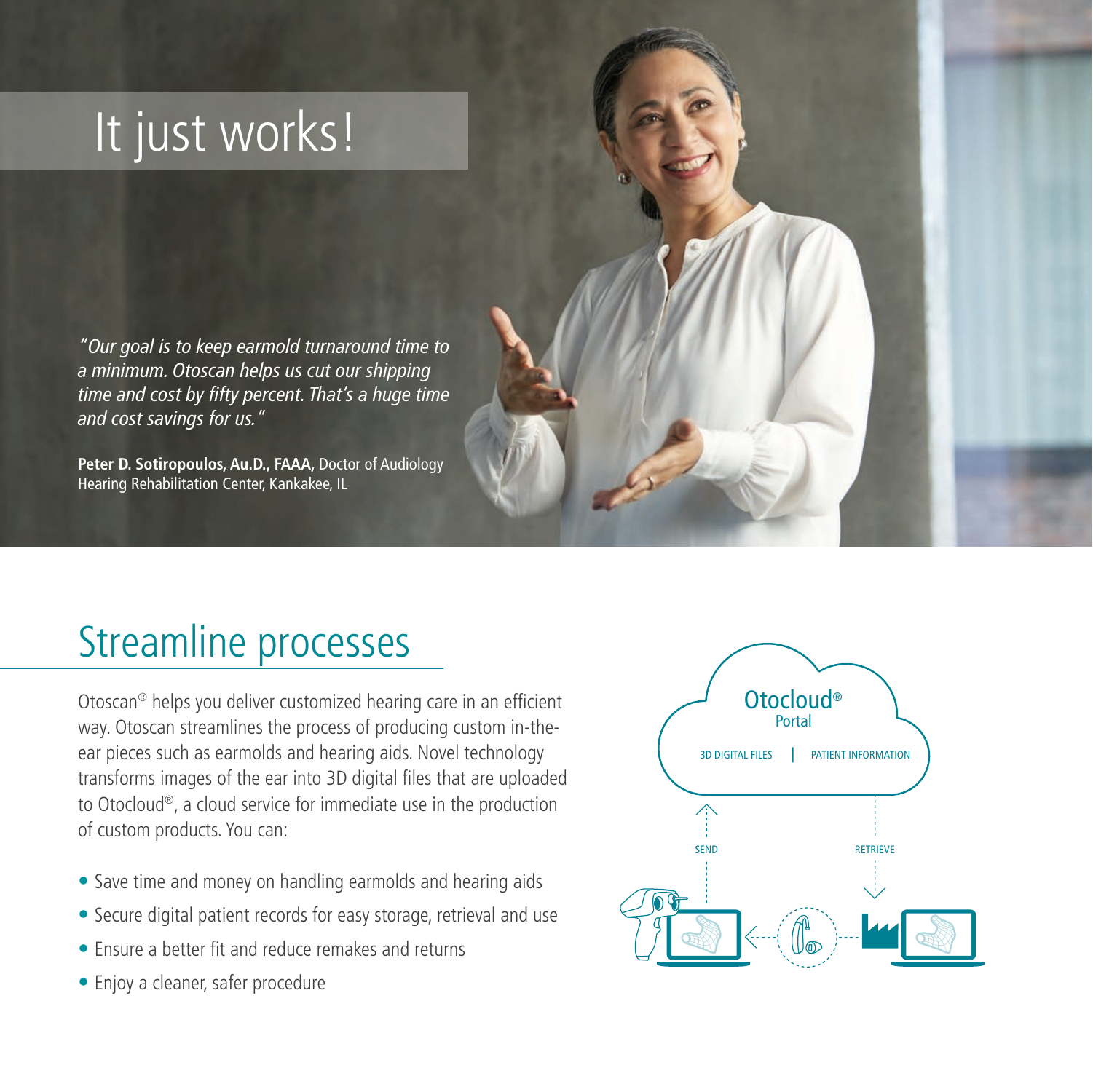

#### **A personalized scan speaks a thousand words**

Otoscan turns a passive delivery mechanism, which is silicone impressions, into a strong sales and counseling asset for your practice. Otoscan makes it easier to engage with patients and align expectations.

When you start with Otoscan, you and your patient get an accurate visualization of the unique structure of your patient's ear. It makes it easier to discuss your patient's hearing challenges, needs, expectations and possible solutions – at the start of the sales and counseling process.

Contact us and learn how Otoscan can help you provide personalized hearing care and boost your practice. **hearing-balance.natus.com/otoscan**